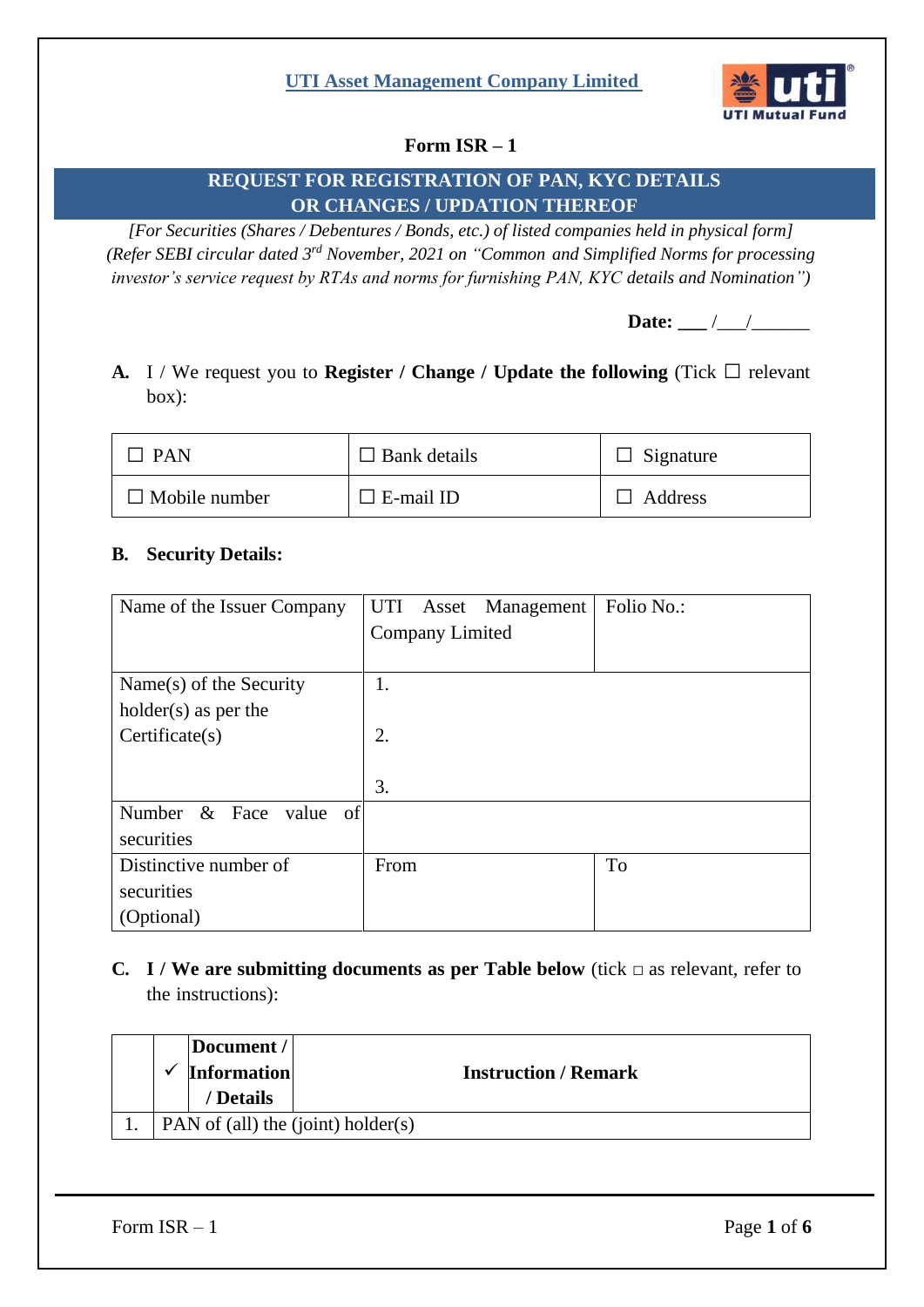

|    | PAN                       | UUUUUO, OOOOOOO                                                                   |
|----|---------------------------|-----------------------------------------------------------------------------------|
|    | Whether it<br>is<br>Valid | PAN shall be valid only if it is linked to Aadhaar by 31 <sup>st</sup> March,     |
|    | (linked)<br>to            | 2022*                                                                             |
|    | Aadhaar):                 | For Exemptions / Clarifications on PAN,                                           |
|    |                           | Please refer to Objection Memo in page 5.                                         |
|    | Yes $\square$ No          |                                                                                   |
|    | Demat                     |                                                                                   |
| 2. | Account<br>Number         | Also provide Client Master List (CML) of your Demat Account,                      |
|    |                           | provided by the Depository Participant.                                           |
|    |                           | Any one of the documents, only if there is change in the address;                 |
|    |                           | Client Master List (CML) of your Demat Account, provided                          |
|    |                           | by DP.                                                                            |
|    |                           | $\Box$ Valid Passport/ Registered Lease or Sale Agreement of                      |
|    |                           | Residence / Driving License / Flat Maintenance bill.                              |
|    |                           | Utility bills like Telephone Bill (only land line), Electricity                   |
|    | Proof<br>of               | bill or Gas bill - Not more than 3 months old.                                    |
|    | Address of                | Identity card / document with address, issued by any of<br>$\Box$                 |
| 3. | first<br>the              | the following:                                                                    |
|    | holder                    | Central/State Government and its Departments, Statutory /                         |
|    |                           | Regulatory Authorities, Public Sector Undertakings,                               |
|    |                           | Scheduled Commercial Banks, Public Financial Institutions.                        |
|    |                           | For FII / sub account, Power of Attorney given by FII / sub-                      |
|    |                           | account to the Custodians (which are duly notarized and / or                      |
|    |                           | apostilled or consularised) that gives the registered address<br>should be taken. |
|    |                           |                                                                                   |
|    |                           | The proof of address in the name of the spouse                                    |
|    |                           |                                                                                   |
|    |                           |                                                                                   |
|    | <b>Bank</b>               | IFS Code:                                                                         |
| 4. | details                   | Provide the following:                                                            |
|    |                           | Original cancelled cheque with name of security holder                            |
|    |                           | printed on it or Bank Passbook or Bank Statement attested by                      |
|    |                           | the Bank #                                                                        |

Form  $ISR - 1$  Page  $2$  of  $6$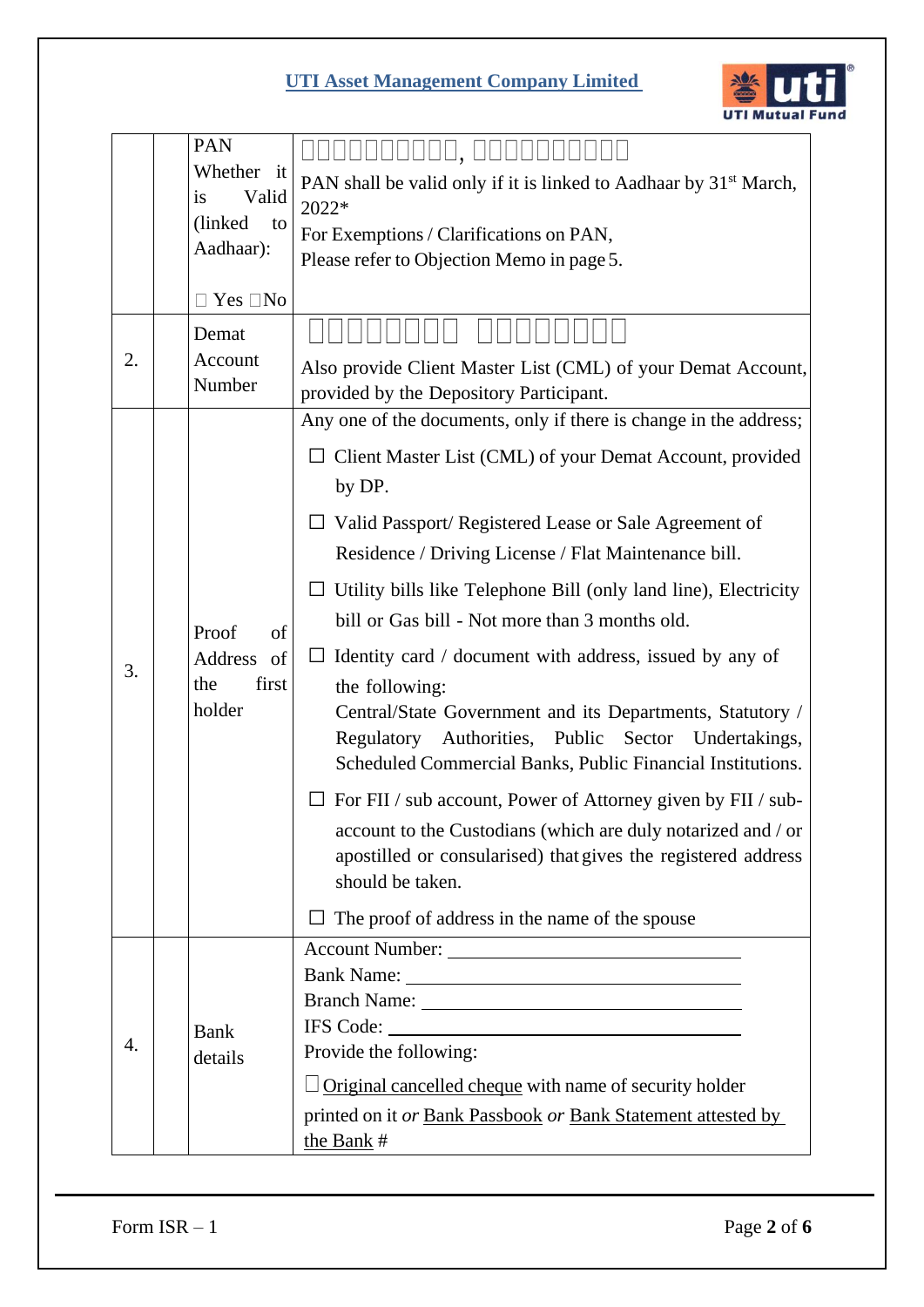

| $\mathcal{L}$ . | E-mail<br>Address |  |
|-----------------|-------------------|--|
| b.              | Mobile            |  |

*\* or any date as may be specified by the CBDT* 

 *(DP: Depository Participant)*

*# In case it is not provided, the details available in the CML will be updated in the folio*

**Authorization**: I / We authorise you (RTA) to update the above PAN and KYC details in my / our folio (s) \_\_\_\_\_\_\_\_\_\_\_\_\_\_\_\_\_, \_\_\_\_\_\_\_\_\_\_\_\_\_\_\_\_\_ (*use Separate Annexure if extra space is required*) in which I / We are the holder(s). (strike off what is not applicable).

**Declaration:** All the above facts stated are true and correct.

|           | Holder 1 | <b>Holder 2</b> | Holder 3 |
|-----------|----------|-----------------|----------|
| Signature |          |                 |          |
|           |          |                 |          |
|           |          |                 |          |
| Name      |          |                 |          |
|           |          |                 |          |
| Full      |          |                 |          |
| address   |          |                 |          |
|           |          |                 |          |
|           |          |                 |          |
|           |          |                 |          |
|           |          |                 |          |
|           |          |                 |          |
|           |          |                 |          |
| PIN       |          |                 |          |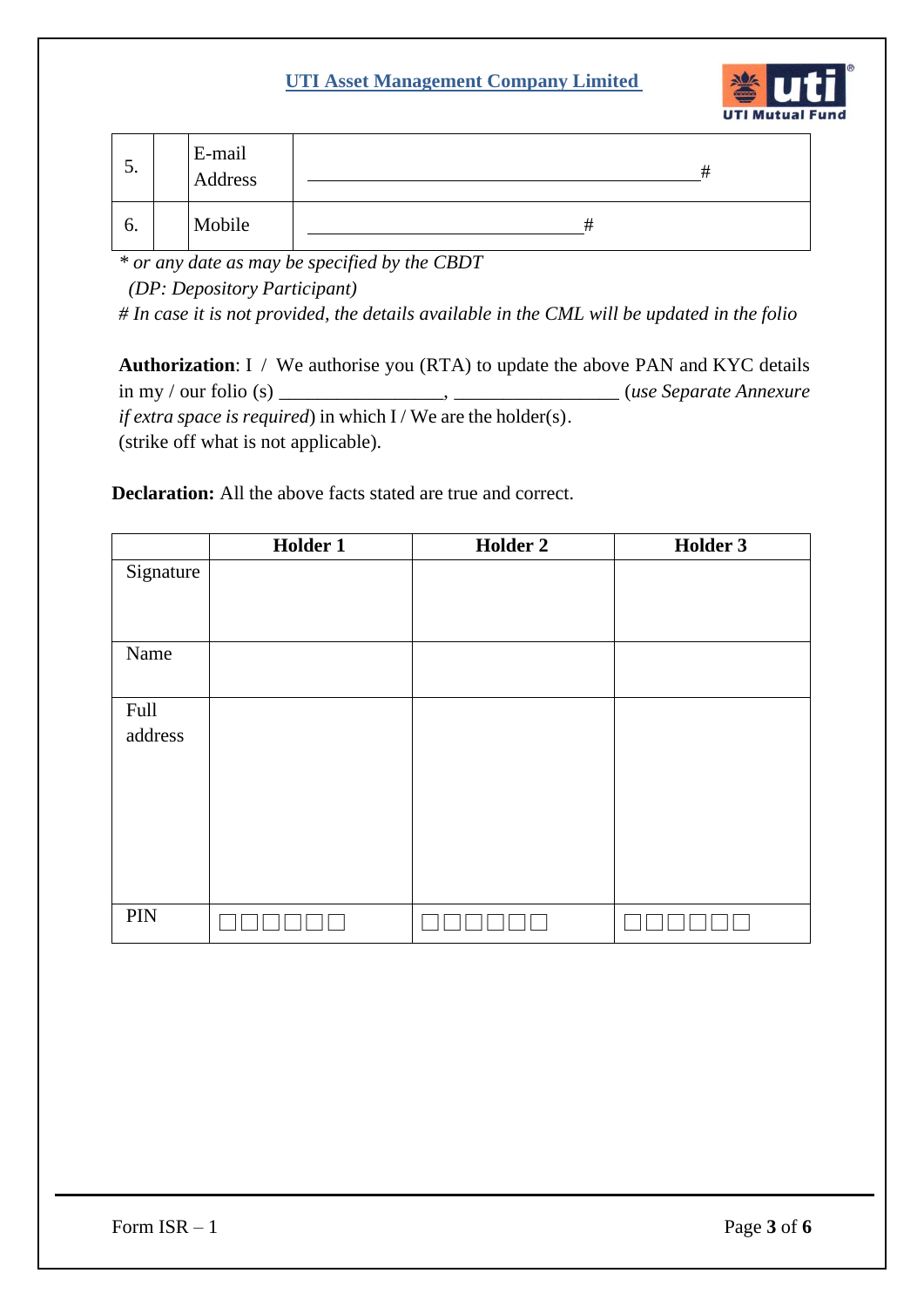

#### **Mode of submission of documents to the RTA**

Please use any one of the following mode:

- 1. In Person Verification (**IPV**): by producing the originals to the authorized person of the RTA, who will retain copy(ies) of the document(s).
- 2. In hard copy: by furnishing self-attested photocopy(ies) of the relevant document, with date.
- 3. Through e-mail address already registered with the RTA, with e-sign of scanned copiesof documents.
- 4. Service portal of the RTA with e-sign with scanned copies of documents, if the RTA is providing such facility.

**Note:**

- It is mandatory for holders of physical securities in listed company to furnish PAN, full KYC details (address proof, bank details, e-mail address, mobile number) and Nomination (for allthe eligible folios).
- Upon receipt or up-dation of bank details, the RTA will automatically, pay electronically, all the moneys of / payments to the holder that were previous unclaimed / unsuccessful.
- RTA shall update the folio with PAN, KYC details and Nominee, within seven working days of its receipt. However, cancellation of nomination, shall take effect from the date on which this intimation is received by the company / RTA.
- RTA shall not insist on Affidavits or Attestation / Notarization or indemnity for registering / up-dating / changing PAN, KYC details and Nomination.

| Specimen  | • Provide banker's attestation of the signature of the holder(s) as per           |             |                          |
|-----------|-----------------------------------------------------------------------------------|-------------|--------------------------|
| Signature | Form ISR-2 in SEBI circular                                                       |             |                          |
|           | SEBI/HO/MIRSD/MIRSD_RTAMB/P/CIR/2021/655 dated 3rd                                |             |                          |
|           | November, 2021) and                                                               |             |                          |
|           | • original cancelled cheque with name of security holder printed on it or         |             |                          |
|           | Bank Passbook or Bank Statement attested by the Bank                              |             |                          |
|           | • Nomination* • Providing Nomination: Please submit the duly filled up Nomination |             |                          |
|           | Form (SH-13) or 'Declaration to Opt out of Nomination' as per Form                |             |                          |
|           | $ISR-3,$<br>1n                                                                    | <b>SEBI</b> | circular                 |
|           | SEBI/HO/MIRSD/MIRSD RTAMB/P/CIR/2021/655                                          |             | 3 <sup>rd</sup><br>dated |

[November,](https://www.sebi.gov.in/legal/circulars/nov-2021/common-and-simplified-norms-for-processing-investor-s-service-request-by-rtas-and-norms-for-furnishing-pan-kyc-details-and-nomination_53787.html) 2021 • Change in Existing Nomination: Please use [Form SH-14](https://www.sebi.gov.in/sebi_data/commondocs/nov-2021/Form%20No.%20SH-14_p.pdf) in [SEBI](https://www.sebi.gov.in/legal/circulars/nov-2021/common-and-simplified-norms-for-processing-investor-s-service-request-by-rtas-and-norms-for-furnishing-pan-kyc-details-and-nomination_53787.html)  [circular](https://www.sebi.gov.in/legal/circulars/nov-2021/common-and-simplified-norms-for-processing-investor-s-service-request-by-rtas-and-norms-for-furnishing-pan-kyc-details-and-nomination_53787.html) [SEBI/HO/MIRSD/MIRSD\\_RTAMB/P/CIR/2021/655](https://www.sebi.gov.in/legal/circulars/nov-2021/common-and-simplified-norms-for-processing-investor-s-service-request-by-rtas-and-norms-for-furnishing-pan-kyc-details-and-nomination_53787.html)

[SEBI/HO/MIRSD/MIRSD\\_RTAMB/P/CIR/2021/655](https://www.sebi.gov.in/legal/circulars/nov-2021/common-and-simplified-norms-for-processing-investor-s-service-request-by-rtas-and-norms-for-furnishing-pan-kyc-details-and-nomination_53787.html) dated

• Cancellation of Existing Nomination: use Form [SH-14](https://www.sebi.gov.in/sebi_data/commondocs/nov-2021/Form%20No.%20SH-14_p.pdf)  $&$  [Form](https://www.sebi.gov.in/sebi_data/commondocs/nov-2021/Form%20ISR-3_p.pdf) ISR – 3.

\* Nomination (**Form SH-13 or SH-14**) / 'Declaration to Opt-Out of nomination' (**Form ISR – 3**), has tobe furnished by the holder(s) separately for each listed company. *(Page 4 to 6 is for information to investors; print out of the same is not required)*

Form  $ISR - 1$  Page 4 of 6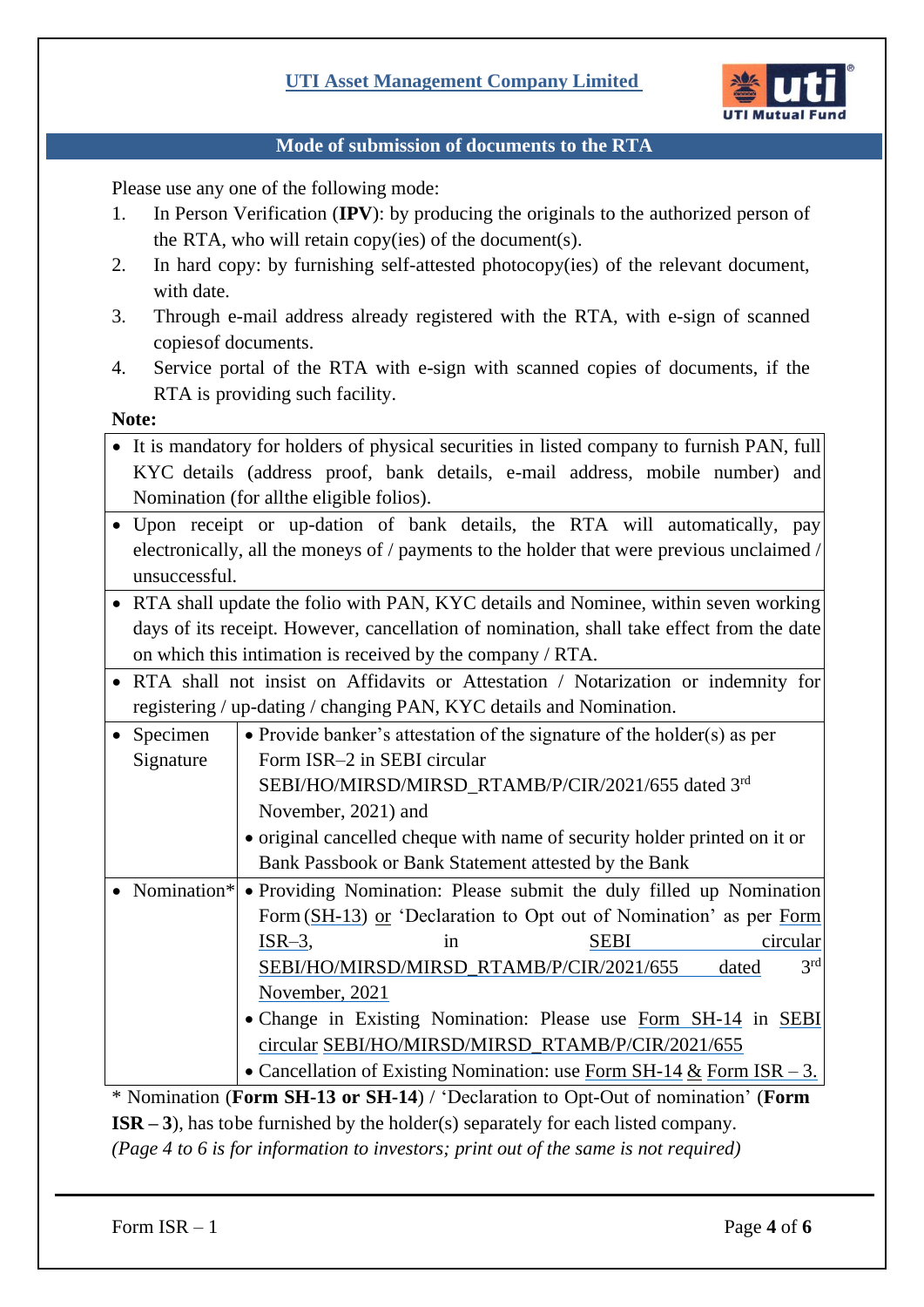

**Objection Memo that can be raised by the RTA**

*(only if the relevant document / details is / are not available in the folio or if there is amismatch / discrepancy in the same or change thereof)*

### **Note:**

RTAs shall raise all objections, if any / at all, in one instance only; the RTA shall not raise furtherobjections on the same issue again and again, after the holder / claimant furnishes all the prescribed documents and details, unless there is any deficiency / discrepancy in the same.

| No.                                                  | <b>Item</b>                                                                                              | Documents / Details to be provided to the RTA by the                                                                                                                                                                                                                                                                                                                                                                                                                                                                                         |  |  |
|------------------------------------------------------|----------------------------------------------------------------------------------------------------------|----------------------------------------------------------------------------------------------------------------------------------------------------------------------------------------------------------------------------------------------------------------------------------------------------------------------------------------------------------------------------------------------------------------------------------------------------------------------------------------------------------------------------------------------|--|--|
|                                                      |                                                                                                          | holder(s)/claimant(s)                                                                                                                                                                                                                                                                                                                                                                                                                                                                                                                        |  |  |
| PAN - Exceptions<br>$\mathbf{1}$<br>andClarification |                                                                                                          | 'Exemptions/clarifications to PAN', as provided in clause D<br>to 'Instructions/Check List for Filing KYC Forms' in<br>Annexure - 1 to SEBI circular No. MIRSD/SE/Cir-21/2011<br>dated 5 <sup>th</sup> October, 2011 on Uniform Know Your Client<br>(KYC) Requirements for the Securities<br>Market, shall also applicable for holder(s) / claimant(s) of                                                                                                                                                                                    |  |  |
|                                                      | Minor mismatch in                                                                                        | securities held in physical mode.<br>The RTA shall intimate the holder at the existing address,                                                                                                                                                                                                                                                                                                                                                                                                                                              |  |  |
| $\overline{2}$                                       | Signature - minor                                                                                        | seeking objection, if any, within 15 days                                                                                                                                                                                                                                                                                                                                                                                                                                                                                                    |  |  |
| 3                                                    | Major mismatch in<br>Signature<br>its<br><sub>or</sub><br>availability<br>non-<br>with the<br><b>RTA</b> | • Banker's attestation of the signature of the holder(s) as<br>per Form $ISR - 2$<br>• Original cancelled cheque with name of security holder<br>printed on it or Bank Passbook or Bank Statement<br>attested by the Bank                                                                                                                                                                                                                                                                                                                    |  |  |
| $\overline{4}$                                       | Mismatch in Name                                                                                         | Furnish any one of the following documents, explaining the<br>difference in names;<br>• Unique Identification Number (UID) (Aadhaar)<br>• Valid Passport<br>• Driving license<br>• PAN card with photograph<br>• Identity card / document with applicant's Photo, issued<br>by any of the following: Central / State Government and<br>its Departments, Statutory / Regulatory Authorities,<br>Public Sector Undertakings, Scheduled Commercial<br><b>Banks, Public Financial Institutions</b><br>• Marriage certificate<br>• Divorce decree |  |  |